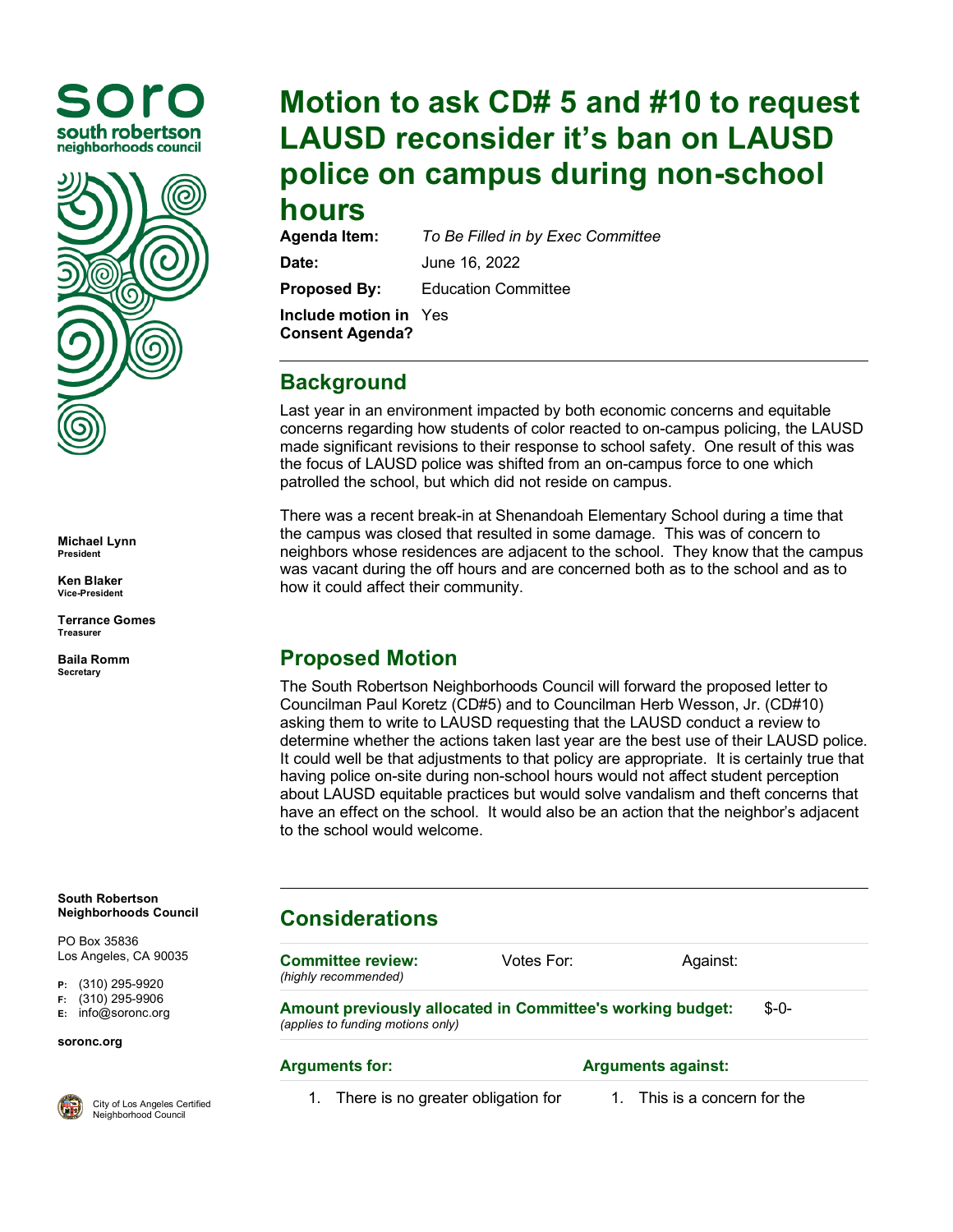



LAUSD than the protection of students and staff.

.

schools, and we should leave it to the school Board to resolve the matter.